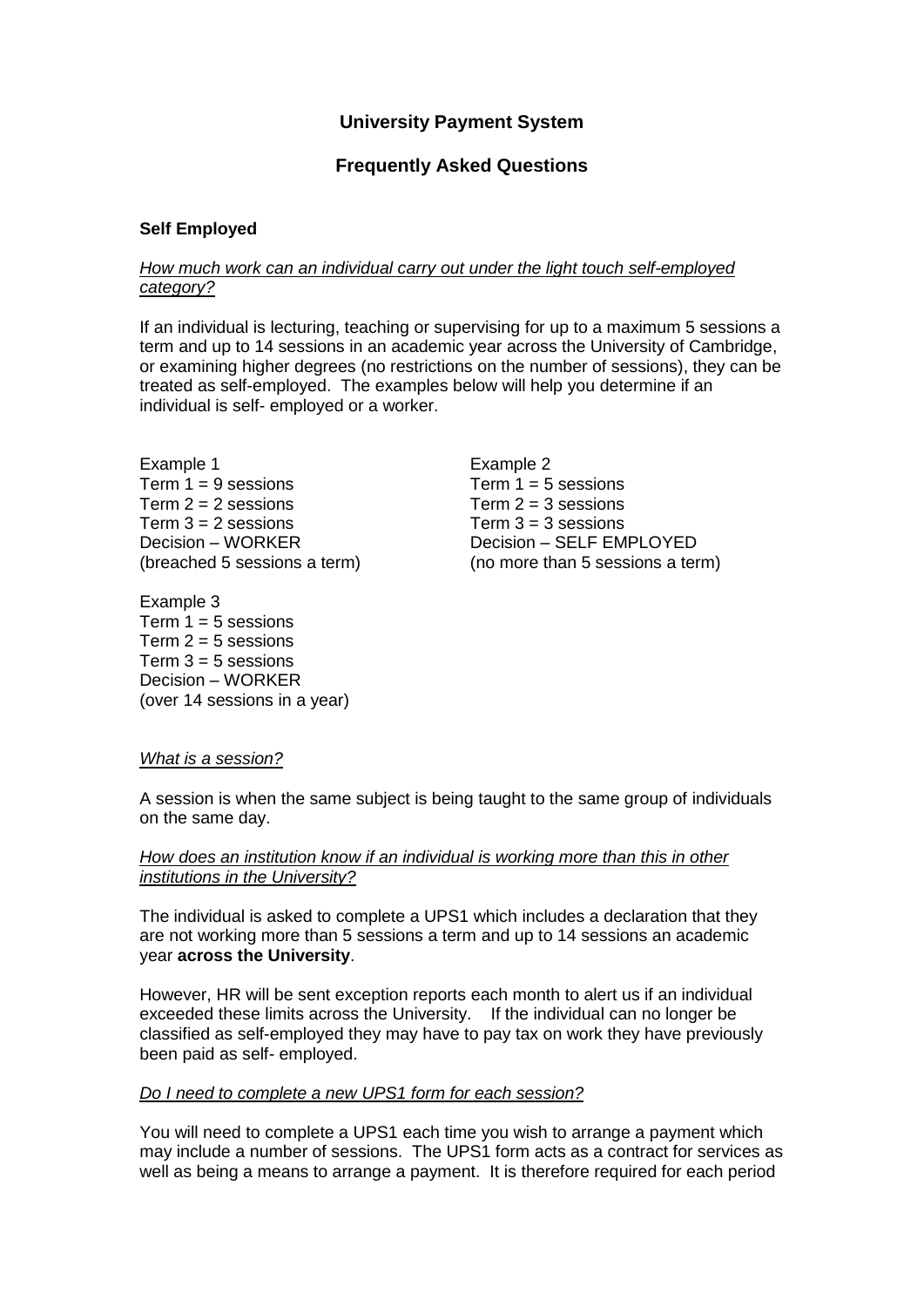of work e.g. a single guest lecturer, a weekend course or a set of examining or supervisions.

### *What should an institution do if they have been paying an individual on a UPS1 form and want to ask the individual to undertake more than the allowable sessions?*

If the individual is to be engaged as a worker you should issue them with a workers agreement and pay them as a worker using the UPS2 form. They may have to pay tax on the work they have previous been paid for as self-employed. Please contact Payroll if this scenario occurs.

### *Why are individuals carrying out lower degree examining treated as workers and individuals carrying out higher degree examining treated as self-employed?*

HMRC rules state that individuals who are carrying out higher degree examining are self- employed and therefore responsible for their own tax affairs but that individuals carrying out examining for lower level degrees are not self- employed and therefore have to be treated as a worker and taxed under PAYE.

### *How many sessions can an individual examining higher degrees carry out?*

They are not subject to any limits to the number of sessions they work as they are deemed by HMRC to be self-employed.

This also applies to individuals carrying out higher level supervisions if they are paid through the Fees and Funding office.

# *What is the definition of 'lower' and 'higher' degrees?*

A lower degree is an undergraduate degree e.g. BA and a higher degree is a post graduate degree e.g. MPhil and PhD.

#### *Is it necessary to carry out Right to Work checks for self-employed individuals?*

It is not necessary to carry out Right to Work checks for individuals classified as selfemployed however it is necessary to do Right to Work checks for all workers and employees.

### *I am frequently asked by individuals coming to work for the University what type of visa they need – how should I advise them?*

There are a number of ways an individual can enter the UK for work such as paid visitors and examiners. Detailed advice is available on the immigration web site which can be found at:<http://www.admin.cam.ac.uk/offices/hr/immigration/> or the UKBA at<http://www.ukba.homeoffice.gov.uk/>

# **Workers**

# *How do I pay an individual classified as a worker?*

You will need to complete a UPS2 with the details of the work they have carried out, the dates and times, amount of the payment and an account code and also carry out Right to Work checks. The individual will also need to complete their personal and bank details.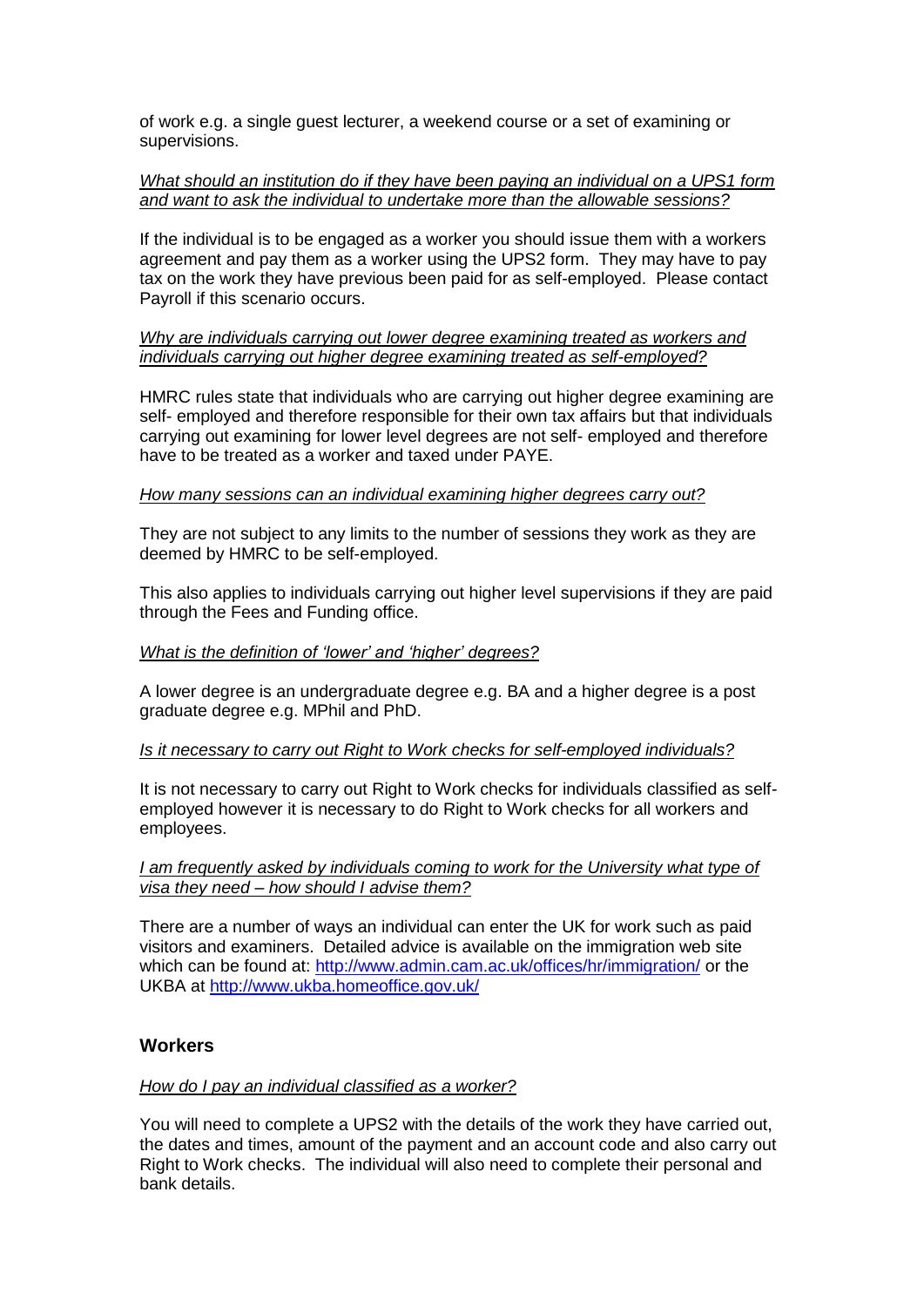# *Is it necessary to issue workers with a contract?*

You should issue all workers with a Workers Agreement for each assignment. The first time you issue an agreement you should also issue the Workers Standard Terms and Conditions and ask the individual to sign it and return both documents which should be retained on file.. You do not need to re-issue these Terms and Conditions for each assignment (provided they are not subject to any amendment).

The Workers Agreement and Terms and Conditions are available from your Institutional Administrator or from HR.

# *Do individuals have to complete a UPS2 for each new assignment?*

There needs to be a completed UPS2 for each assignment to enable a payment to be made. However, if the personal details have not changed then minimum information can be included such as Name and NI umber.

# *Do workers need to submit a P45 or Starter Checklist for each assignment?*

Workers will have tax deducted under PAYE therefore in order to be taxed correctly they should submit a completed P45 or Starter Checklist. However, if a P45 or Starter Checklist has been provided in the last 12 months and their circumstances have not changed there is no need to provide another P45 or Starter Checklist. Institutions will need to contact Payroll to arrange for a P45 to be issued.

# *Will workers be issued with a P45 at the end of each assignment?*

Workers should be issued with a P45 at the end of each assignment however it cannot be issued if they are working on an assignment in another institution or institution in the University. Payroll will issue a P45 once all assignments are complete.

#### *Are workers entitled to holiday pay?*

Workers are entitled to statutory holiday pay which depends on the number of hours they actually work and should be pro-rated on the basis of a full-time entitlement of 28 days' holiday during each full holiday year (including all public holidays in England and Wales). Holiday entitlement is therefore equivalent to 12.07% of the hours that are actually worked.

At the end of each assignment, institutions should pay holiday pay in lieu of any accrued but untaken holiday in respect of that Assignment using the UPS2.

#### *Are students who are demonstrating entitled to holiday pay?*

Yes, they are workers and are entitled to statutory holiday pay.

# *How do we calculate holiday pay for workers?*

Previously, holiday pay has been incorporated into the hourly rate for workers. Basic pay and holiday pay are now being treated separately. These sums can be calculated as set out in the example below: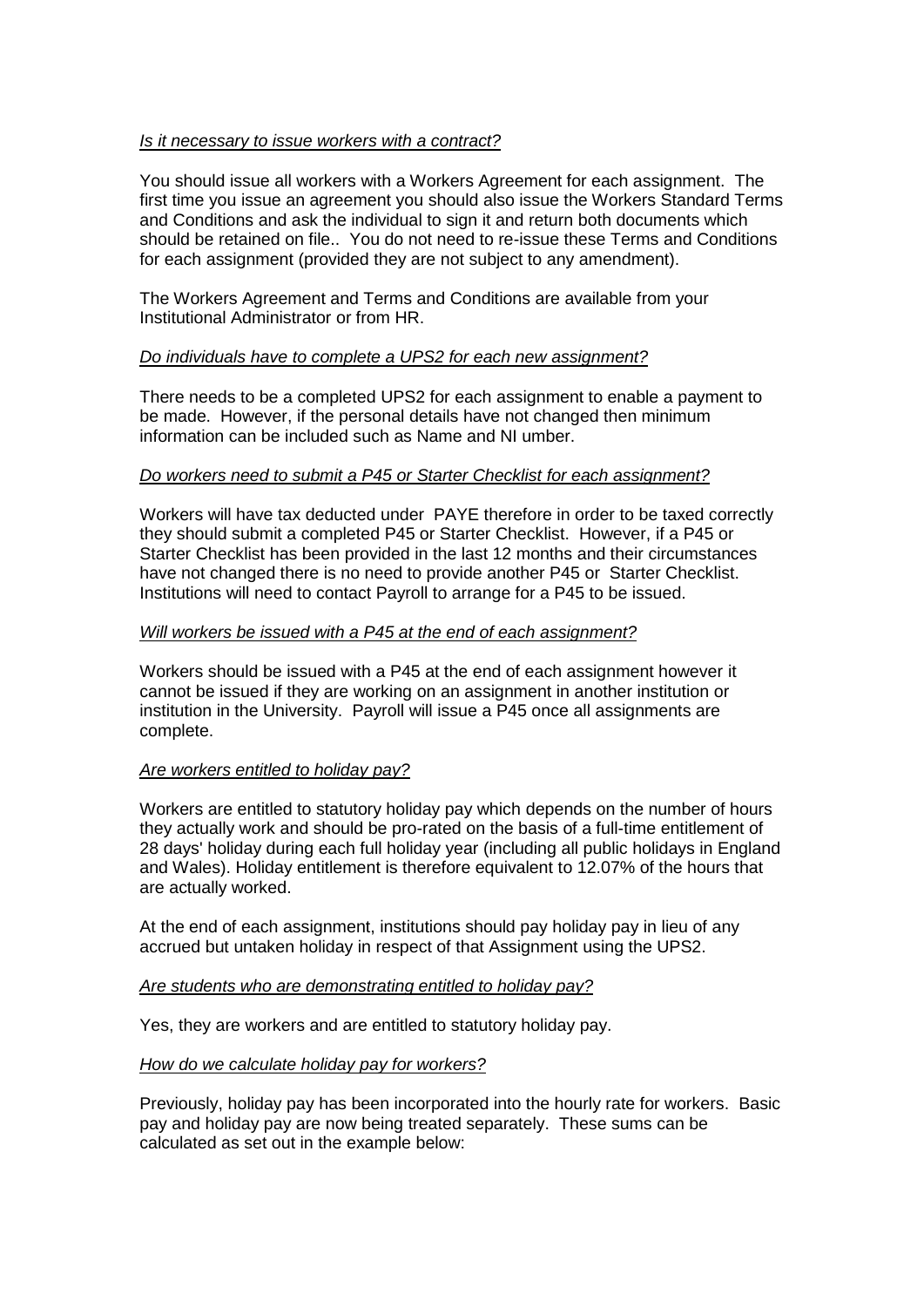### Example

Mr Smith works 5 hours per week for 10 weeks – a total of 50 hours. As a worker his holiday entitlement is equivalent to 12.07% of the hours actually worked. He was previously paid £76.00 per hour. His new hourly rate will be £67.81 calculated as follows:

 $£76.00 \times 100 = £67.81$ 112.07

Mr Smith is entitled to 6.035 hours holiday pay (50 hours x 12.07%).

Mr Smith should be paid £406.86 holiday pay (6.035 hours x £67.81 per hour)

### **Students**

#### *Do students have to pay tax?*

HMRC have now withdrawn the P38s form. Students should complete a Starter Checklist and send it to Payroll in time for their first UPS claim.

Starter Checklist forms are available at http://www.hmrc.gov.uk/forms/starterchecklist.pdf

*Can we distinguish between a bursary and a maintenance payment on the UPS3 – (maintenance payments are calculated on a weekly basis whereas bursaries are not).*

Only one-off payments can be paid using the UPS3 form.

If you are currently paying students on a studentship so that payments can be made regularly e.g. on a monthly basis, please continue using that system and do not move to the UPS.

#### *Can I pay a student who is demonstrating as self-employed*

Students can never be treated as self-employed and must always be treated as a worker in accordance with the HMRC rules.

#### *Can I pay a non-Cambridge student a maintenance or bursary payment?*

You must obtain clearance from Payroll or the University tax office if you wish to pay a non-Cambridge student.